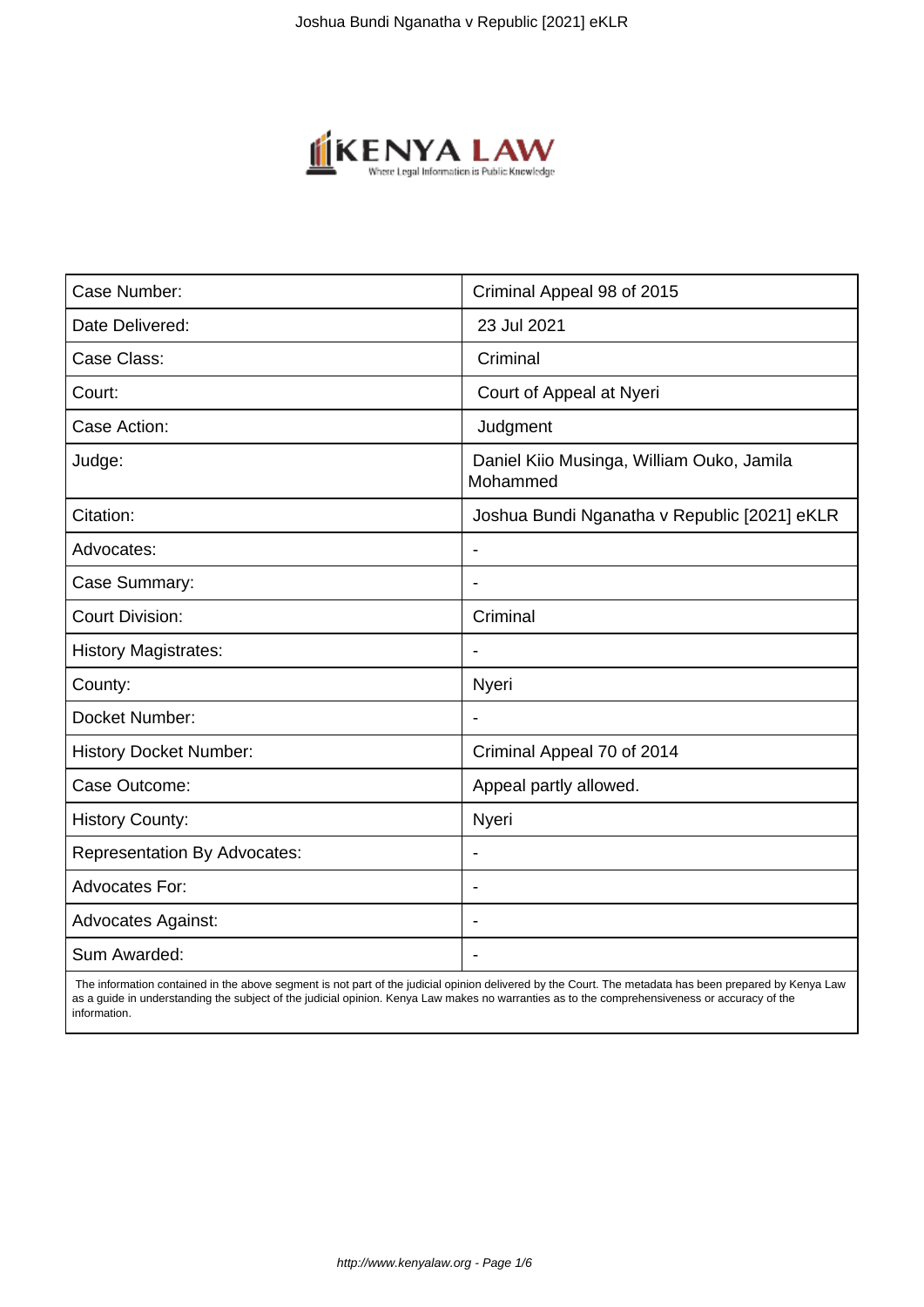## **IN THE COURT OF APPEAL**

# **AT NYERI**

## **(CORAM: OUKO, MUSINGA & J. MOHAMMED. JJ.A.)**

### **CRIMINAL APPEAL NO. 98 OF 2015**

# **BETWEEN**

**JOSHUA BUNDI NGANATHA......................................................................... APPELLANT**

### **VERSUS**

**REPUBLIC.........................................................................................................................RESPONDENT**

*(Appeal from the judgment of the High Court of Kenya at Nyeri, (Ong'udi & Ngaah, JJ.) dated 15th December, 2015*

**in**

**HCCR.A. NO. 70 OF 2014)**

**\*\*\*\*\*\*\*\*\*\*\*\*\*\*\*\*\*\*\*\*\*\*\*\***

#### **JUDGMENT OF THE COURT**

#### **Background**

**[1]** This is a second appeal by the appellant, **Joshua Bundi Nganatha**, against conviction for the offence of robbery with violence contrary to *Section 296 (2) of the Penal Code* and death sentence by the Chief Magistrates' Court at Nanyuki. This follows an unsuccessful first appeal to the High Court of Kenya at Nyeri (**Ong'udi & Ngaah, JJ.**).

**[2]** The particulars of the offence were that on 12th September, 2013, at Kenya Wildlife headquarters junction in Laikipia County within the Republic of Kenya jointly with others not before court, while armed with a dangerous weapon, namely, a *panga,* the appellant and his co-accused robbed **Freddy Van Hulst** of cell phones, Samsung make E1200 GSM valued at Kshs 1,490/=, Nokia make 1661 valued at Kshs 3,750/= a camera make Panasonic Lumix DMC FZ-38 valued at Kshs 35,200/=, motorcycle registration number KMDC 285T make ranger valued at Kshs 82,000/= a wallet containing Kshs 5,000/= a driving licence, a student identification card and ATM cards, all valued at Kshs. 127,430/= and immediately before such robbery, they used personal violence to the said **Freddy Van Hulst**.

**[3]** The circumstances leading to the appellant's conviction were that at about 10.30 am on 12th September, 2013, **Fredrick Johnness Van Hulst** *alias* **Freddy Van Hulst (Freddy)** was riding a motor cycle on Nanyuki-Mount Kenya Safari Club road with his wife, **Maaika Yohanna Elizabeth (Elizabeth);** they stopped briefly at Kenya Wildlife Headquarters junction in Laikipia County to take pictures before getting back on their motorbike to continue with their journey to Mt. Kenya; that they noticed three strangers on a motorbike across the road and as **Freddy** ignited the motorbike, the three strangers confronted them from behind; and that one of the strangers switched off the motor cycle engine and took the key, while another one hit **Freddy** and **Elizabeth** with a machete.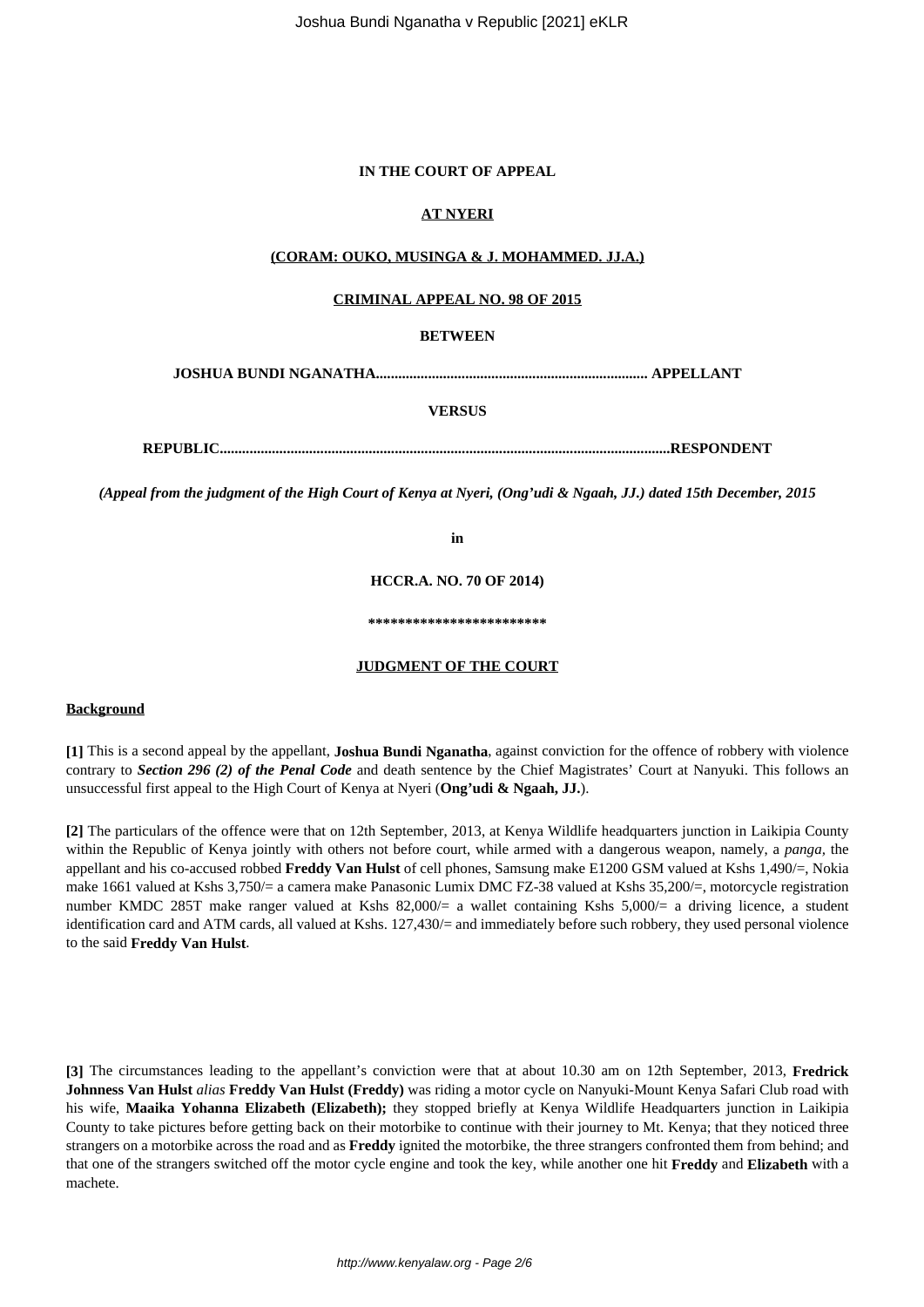**[4]** Thereafter, the assailants took **Elizabeth's** bag which contained **Freddy's** camera. The assailants also took the couple's cell phones, student identity cards, ATM cards and driving licences from **Freddy's** pockets and rode off on the two motor-bikes.

**[5]** On 20th September, 2013 the appellant was arrested as one of the suspects. According to **PC Boniface Kithinji (PC Kithinji),** upon interrogation, the appellant admitted having been involved in the robbery and led the police officers to a shop in Nanyuki town where he had taken the camera. The owner of the shop, **Henry Ngari Ndungu (Henry),** removed the camera from a drawer in the shop and gave it to the police officers whereupon he was arrested and taken to the police station together with the appellant.

**[6]** Subsequently, **Freddy** was called to Nanyuki Police Station where he identified the camera, a Panasonic DMC-F238, and the camera bag as his property. In court, **Freddy** testified that whenever the bag was shaken, it made a particular noise. He also provided receipts for the purchase of the camera and cell phones.

**[7]** In defence, the 1st appellant gave sworn testimony that he was arrested in the course of his business on 20th September, 2013. He denied having committed the offence with which he was charged.

**[8]** Upon evaluation of the evidence, satisfied that the prosecution had established its case against the appellant, the trial court convicted the appellant and sentenced him to death. The trial court found that the ingredients of the offence of robbery with violence were proved: that the appellant was positively identified as one of the assailants; and that there was circumstantial evidence that linked the appellant to the offence. The appellant's co-accused was acquitted. On the appellant's first appeal, the trial court upheld the appellant's conviction and sentence. Aggrieved, the appellant challenged the High Court decision to this Court in: failing to consider the inconsistencies in the evidence of **Freddy** and **PC Kithinji** regarding the make of the exhibit camera; relying on a scanned copy of the receipt for the camera; failing to consider that **Freddy** did not identify the appellant despite the four identification parades that were conducted; failing to consider that there was violation of *Section 85 (1), (2) and (3) of the Criminal Procedure Code (CPC)* in that PC Agutu was below the rank of a qualified prosecutor; and failing to consider that the appellant was not issued with witness statements contrary to **Article 25 (c)** and **50 (j)** of the **Constitution**.

**[9]** This appeal was heard virtually through an online platform due to the risks associated with the novel COVID -19 pandemic as per the Practice Directions issued by the Chief Justice on 20th March 2020 in *Gazette Notice No. 3137*.

#### **Submissions**

**[10] Ms. Loise Miriti** held brief for **Mr Nderi**, learned counsel for the appellant, while **Mr. Duncan Ondimu**, learned Principal Prosecution Counsel (PPC) represented the respondent. **Ms. Miriti** stated that the appellant had instructed his advocate to withdraw the appeal to enable him to pursue re-sentencing.

**[11]** On the other hand, learned PPC conceded the appeal on grounds that **PC Agutu**, a Police Constable, who partly prosecuted the case and led the evidence of **PC Kithinji** and **Henry** that was relied on in convicting the appellant based on the doctrine of recent possession, was not qualified to conduct the prosecution. It was his submission that before the amendment in 2012, *Section 85 (2) of the CPC* provided that:-

*"The Attorney General, by writing under his hand may appoint any advocate of the High Court or any person employed in the*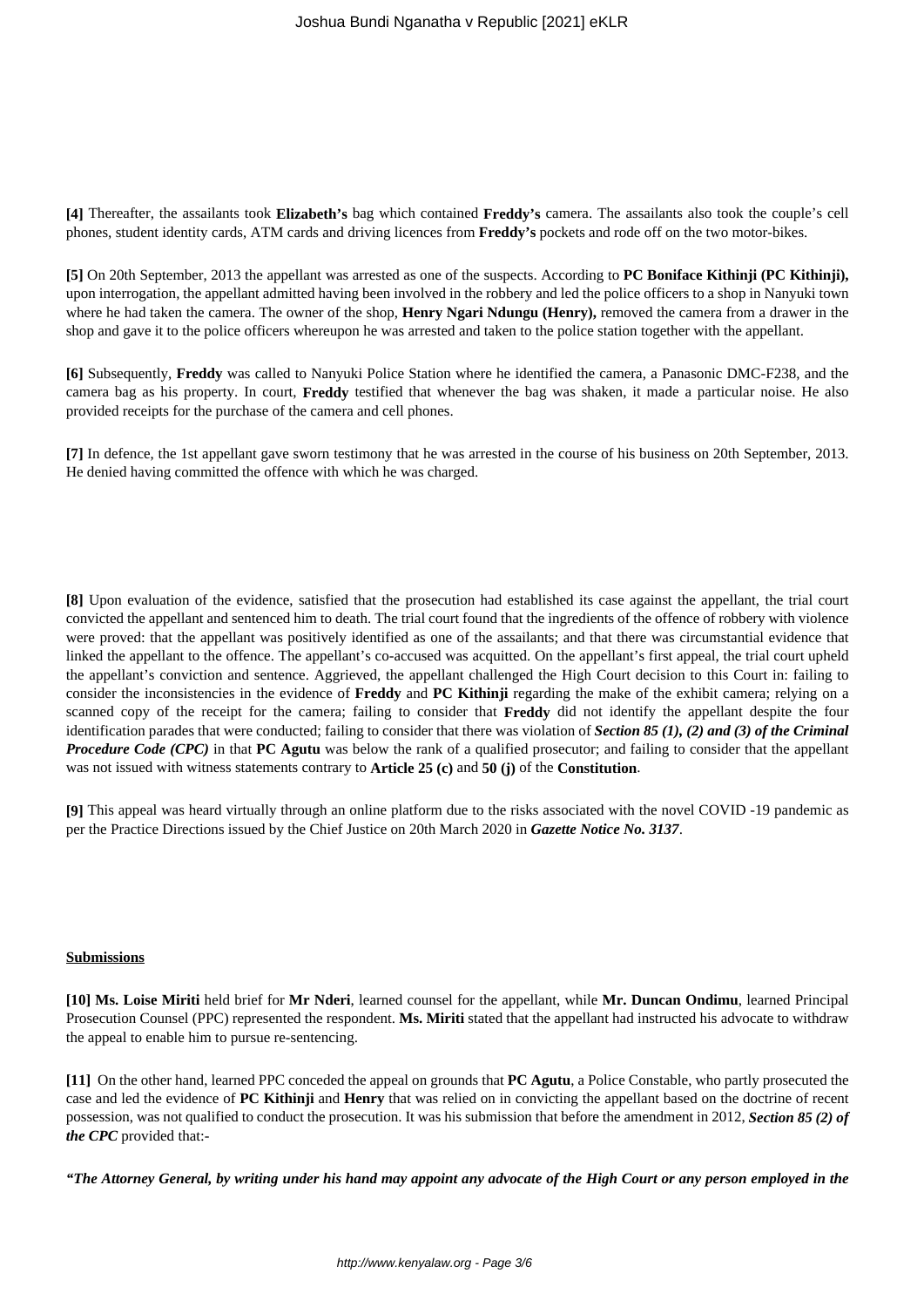*public service, not being a police officer below the rank of Assistant Inspector of Police to be a public prosecutor for the purpose of any case." (Emphasis supplied).*

**[12]** The learned PPC also relied on *Roy Richard Elirema & another v Republic [2003] Criminal Appeal No. 67 of 2002 (Roy Richard case*) where this Court found that the trial of the appellants was a nullity as it was conducted by two police officers who were not qualified to act as prosecutors. The PPC also cited the case of *Laban Kimondo Karanja & 2 Others v Republic [2006] eKLR* where the High Court found that a police officer of the rank of Sergeant was not qualified to be appointed as a public prosecutor under *Section 85 of the Criminal Procedure Code*.

**[13]** Further, relying on the *Roy Richard case (supra),* the learned PPC submitted that a re-trial would not serve the interests of justice in this case as the offence was committed seven years ago and the victims were foreign nationals who were in the Country for a limited period of time.

## **Determination**

**[14]** We have considered the appeal, the submissions by the parties, the authorities cited and the law. Our duty as the second appellate court in the matter is limited to consideration of matters of law only. In this respect, *Section 361 of the Criminal Procedure Code* provides that:-

*"361. (1) A party to an appeal from a subordinate court may, subject to subsection (8), appeal against a decision of the High Court in its appellate jurisdiction on a matter of law, and the Court of Appeal shall not hear an appeal under this section –*

*(a) on a matter of fact, and severity of sentence is a matter of fact; or*

*(b) against sentence, except where a sentence has been enhanced by the High Court, unless the subordinate court had no power under section 7 to pass that sentence."*

**[15]** In this regard, this Court held in *Karingo v. Republic [1982] KLR 213* as follows*:*

*"A second appeal must be confined to points of law and this Court will not interfere with concurrent findings of fact arrived at in the two courts below unless based on no evidence. The test to be applied on second appeal is whether there was any evidence on which the trial court could find as it did (Reuben Karori S/O Karanja versus Republic [1956 17 EALA 146]."*

**[16]** This appeal has been conceded by the State. However, the concession is not binding on the Court as this Court's duty is to determine the appeal on its merits and consider whether the evidence adduced supported the appellant's conviction. See *Norman Ambich Miero & another v Republic [2012] eKLR, Criminal Appeal No. 279 OF 2005* and *Nelson Ambani Mbakaya v Republic [2016] eKLR***,** *Mombasa Criminal Appeal No. 1 of 2016.*

**[17]** The main issue arising for our determination is whether the appellant's trial was conducted by an unqualified prosecutor and if so, whether that trial was a nullity. Following the *Roy Richard case (supra)* and the nullification of trials on the basis that they were conducted by police officers below the rank of Assistant Inspectors, Parliament amended *Section 85(2) of the Criminal Procedure Code* through *Act No. 7 of 2007*. The words "*not being a police officer below the rank of Assistant Inspector of Police,"* were removed. Thus, "any person employed in the public service" was capable of being appointed a public prosecutor. See *Joseph Kamau Gichuki v Republic [2013] eKLR* and **Criminal Appeal No. 523 of 2010,** *Peter Sabem Leitu v Republic [2013] eKLR,* **Criminal Appeal No. 482 of 2007**.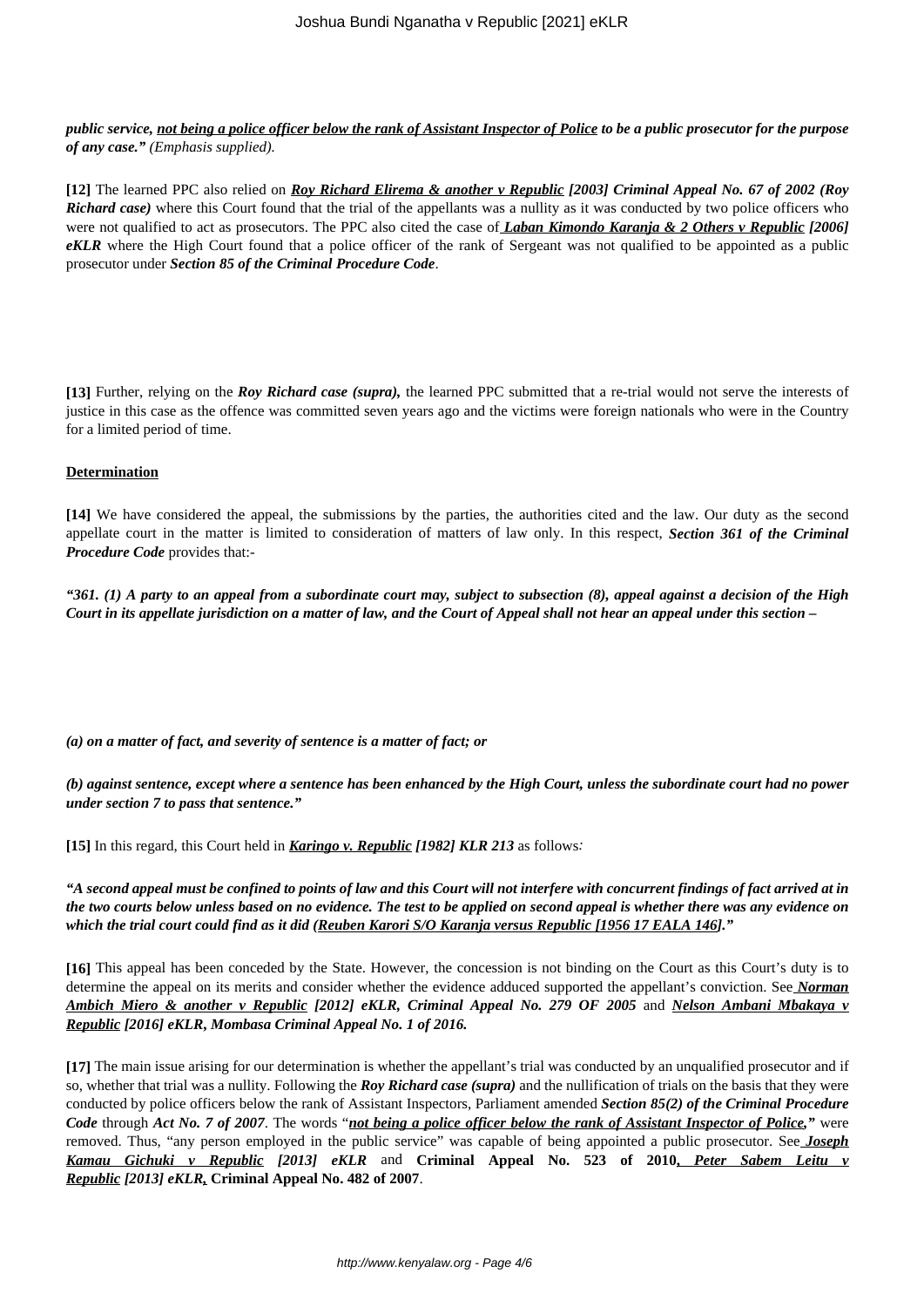**[18]** Subsequent to the promulgation of the Constitution of Kenya in August, 2010, Parliament further amended **Sections 2 and 85(2) of the CPC** through *Act No. 12 of 2012*, replacing the Director of Public Prosecutions with the Attorney General. *Section 85 (2) of the CPC* now reads:-

*"(2) The Director of Public Prosecutions, by writing under his hand, may appoint any advocate of the High Court or person employed in the public service, to be a public prosecutor for the purposes of any case."*

**Section 2 of the CPC** now defines "Public Prosecutor" as:-

*"...the Director of Public Prosecutions, a state counsel, a person appointed under section 85 or a person acting under the direction of the Director of Public Prosecutions."*

**[19]** In *Isaac Mutuma Irikia v Republic [2017] eKLR, Criminal Appeal No. 6 of 2015***,** this Court, interpreting the above provisions, found that after the amendment of *Section 85(2) of the CPC* in 2007, a Police Constable had the authority to prosecute.

**[20]** In the instant appeal, the prosecution commenced on 26th September, 2013 and judgment was issued by the trial court on 19th August, 2014. It is therefore evident that the prosecution of the case was lawful since it was conducted after the amendments of *Section 85(2)* of the **Criminal Procedure Code** in the years 2007 and 2012. We therefore find that there is no merit in the ground advanced by the learned PPC to concede the appeal as **PC Agutu** was duly authorized by law to prosecute the matter at the time.

**[21]** In view of the above, we find that the testimonies of **PC Kithinji** and **Henry** were lawfully led by **PC Agutu**. We are therefore satisfied that the learned Judges of the High Court did not err in upholding the appellant's conviction on the basis of the doctrine of recent possession.

**[22]** As regards sentence, in meting out the sentence of death, the trial court stated that, *"I have considered the accused mitigation and accused is sentenced to the mandatory sentence as by law prescribed.*" It is clear that in sentencing the trial court did not exercise his discretion since it was at the time under a mistaken belief that death sentence was mandatory.

**[23]** Upon our own consideration of the circumstances under which the offence was committed, the mitigating factors and conscious that death is not mandatory, it is our considered view that both the trial court and the High Court erred in their belief that there was only one sentence upon conviction.

**[24]** We therefore take into consideration that in mitigation, the appellant sought leniency and stated that he was a family man. It is also not lost on us that though the offence with which the appellant was charged was serious, one of the complainants having sustained a laceration on the frontal region from a *panga* cut, we note that a camera which was stolen in the course of the robbery was recovered. We therefore find that a sentence of 30 years imprisonment would serve the course of justice.